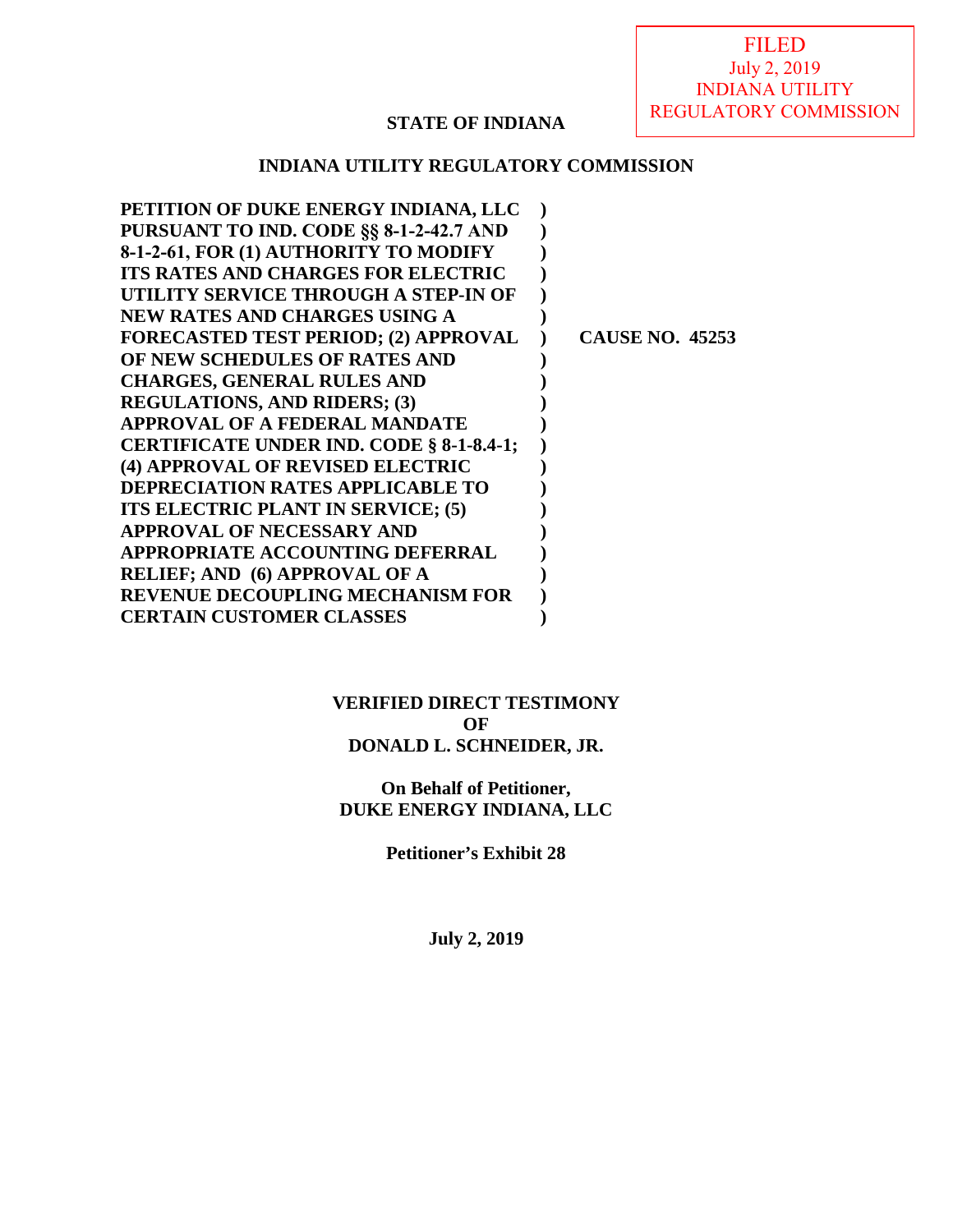#### **DUKE ENERGY INDIANA 2019 BASE RATE CASE DIRECT TESTIMONY OF DONALD L. SCHNEIDER, JR.**

### **DIRECT TESTIMONY OF DONALD L. SCHNEIDER, JR. GENERAL MANAGER, ADVANCED METERING INFRASTRUCTURE ("AMI") PROGRAM MANAGEMENT DUKE ENERGY BUSINESS SERVICES, LLC ON BEHALF OF DUKE ENERGY INDIANA, LLC BEFORE THE INDIANA UTILITY REGULATORY COMMISSION**

| $\mathbf{1}$   |    | I. INTRODUCTION                                                                  |
|----------------|----|----------------------------------------------------------------------------------|
| $\overline{2}$ | Q. | PLEASE STATE YOUR NAME AND BUSINESS ADDRESS.                                     |
| 3              | A. | My name is Donald L. Schneider, Jr., and my business address is 400 South        |
| $\overline{4}$ |    | Tryon Street, Charlotte, North Carolina.                                         |
| 5              | Q. | BY WHOM ARE YOU EMPLOYED AND IN WHAT CAPACITY?                                   |
| 6              | A. | I am employed by Duke Energy Business Services, LLC ("DEBS"), as General         |
| $\overline{7}$ |    | Manager, Advanced Metering Infrastructure ("AMI") Program Management.            |
| 8              |    | DEBS provides various administrative and other services to Duke Energy Indiana,  |
| 9              |    | LLC ("Duke Energy Indiana" or the "Company") and other affiliated companies of   |
| 10             |    | Duke Energy Corporation ("Duke Energy").                                         |
| 11             | Q. | PLEASE DESCRIBE YOUR RESPONSIBILITIES AS GENERAL                                 |
| 12             |    | MANAGER, ADVANCED METERING INFRASTRUCTURE ("AMI")                                |
| 13             |    | PROGRAM MANAGEMENT.                                                              |
| 14             | A. | My duties and responsibilities include managing the project execution of all AMI |
| 15             |    | or "smart meter" related projects for all Duke Energy jurisdictions, including   |
| 16             |    | Duke Energy Indiana. I am also responsible for reporting and mapping related to  |
| 17             |    | AMI, as well as system integrations and upgrades involved in the control of AMI  |
| 18             |    | communication networks.                                                          |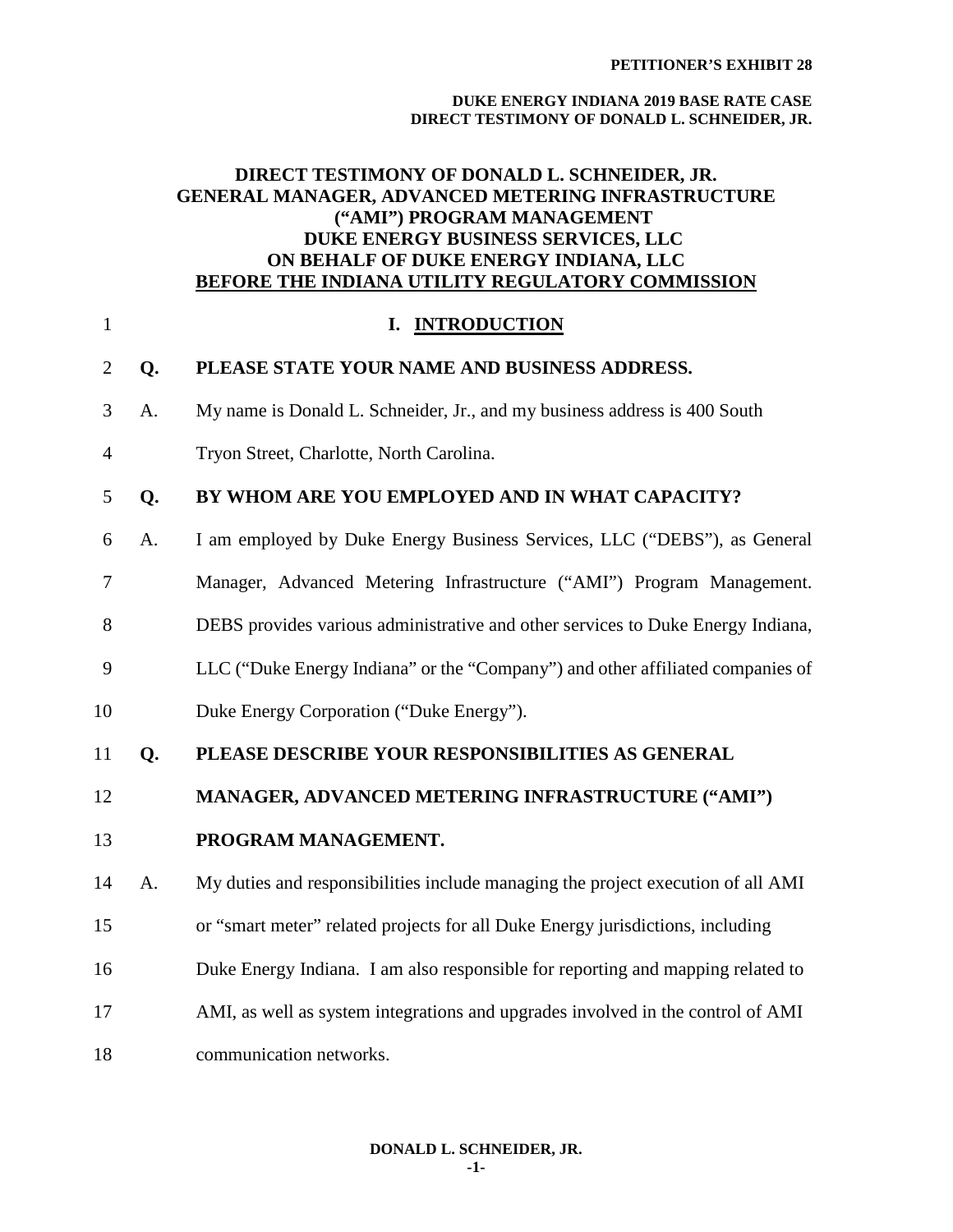#### **DUKE ENERGY INDIANA 2019 BASE RATE CASE DIRECT TESTIMONY OF DONALD L. SCHNEIDER, JR.**

# 1 **Q. PLEASE DESCRIBE YOUR EDUCATIONAL AND PROFESSIONAL**  2 **BACKGROUND.**

3 A. I received a Bachelor of Science of Degree in Electrical Engineering from the 4 University of Evansville in 1986. Upon graduation, I was employed by Duke 5 Energy Indiana (then known as Public Service Indiana) as an electrical engineer. 6 Throughout my career with Duke Energy, I have held various positions of 7 increasing responsibility in the areas of engineering and operations, including 8 distribution planning, distribution design, field operations, and capital budgets. 9 Prior to my current position with the Company, I was General Manager, Midwest 10 Premise Services, responsible for managing all of Duke Energy's Midwest 11 premise service and meter reading departments. In 2008, prior to the Duke 12 Energy/Progress Energy merger, I was promoted to a position responsible for 13 managing the project execution for all Grid Modernization projects in the field, 14 including both AMI and Distribution Automation devices, for all legacy Duke 15 Energy jurisdictions. In 2012, following the Duke Energy/Progress Energy 16 merger, I was named to my current position. 17 **Q. ARE YOU A REGISTERED PROFESSIONAL ENGINEER LICENSED IN**  18 **THE STATE OF INDIANA?** 19 A. Yes. I have been registered as a professional engineer with the State Board of 20 Registration for Professional Engineers in the State of Indiana since 1995. 21 **Q. WHAT IS THE PURPOSE OF YOUR TESTIMONY IN THIS**  22 **PROCEEDING?**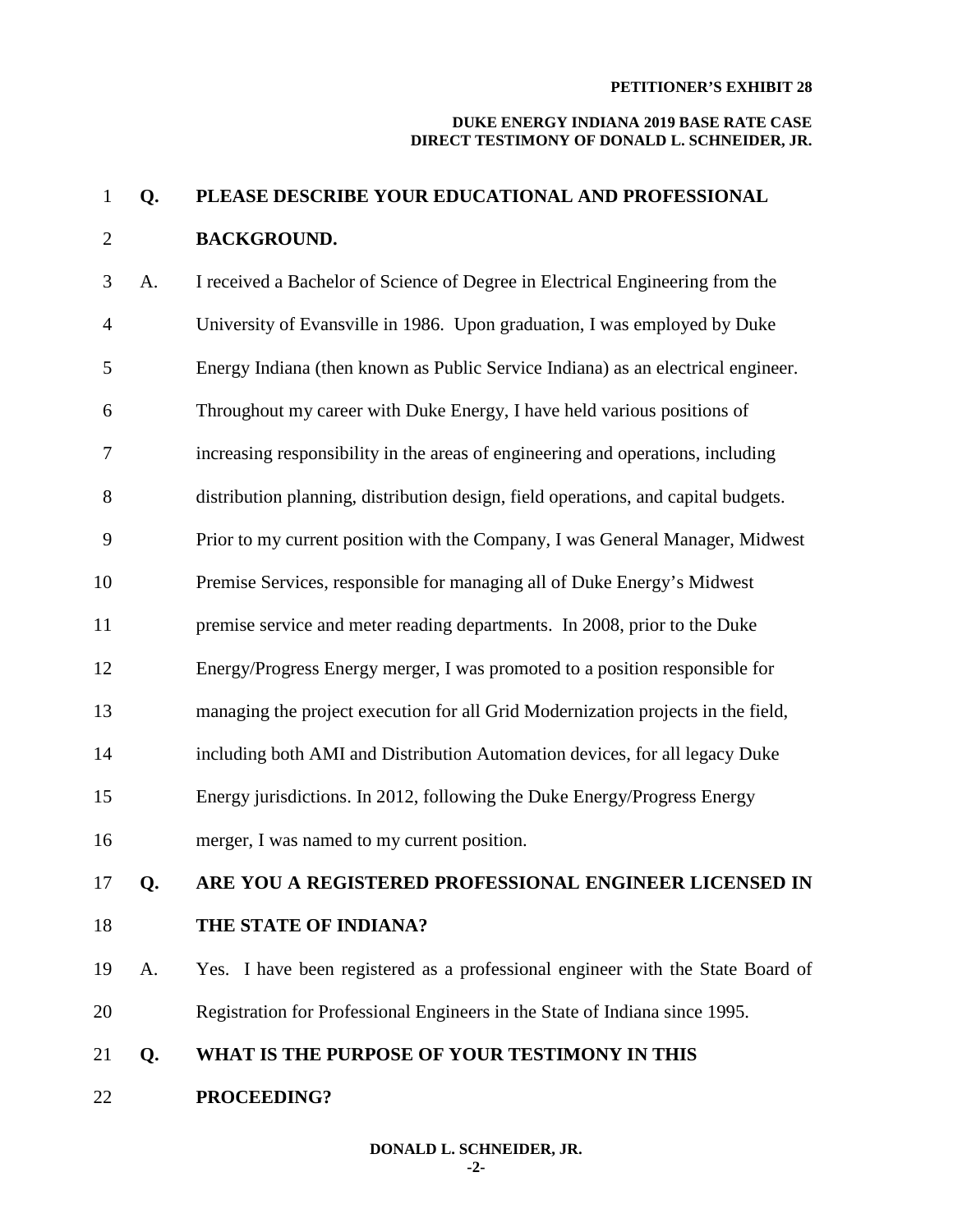| $\mathbf{1}$   | A. | The purpose of my testimony is to discuss the history of AMI in Indiana and to     |
|----------------|----|------------------------------------------------------------------------------------|
| $\overline{2}$ |    | describe the Company's progress in deploying AMI technology across its Indiana     |
| 3              |    | service territory. I also highlight how AMI technology provides customers with     |
| $\overline{4}$ |    | greater convenience, control, and transparency over their energy usage.            |
| 5              |    | <b>II. AMI IMPLEMENTATION</b>                                                      |
| 6              | Q. | <b>WHAT IS AMI?</b>                                                                |
| $\tau$         | A. | AMI refers to a comprehensive metering solution – including meters,                |
| 8              |    | communication devices, communication networks, and back office systems -           |
| 9              |    | used to create two-way communications between customer meters and the utility.     |
| 10             |    | It is an overall metering solution, as opposed to just a new type of meter, that   |
| 11             |    | allows for remote meter reading, eliminating walk-by and/or drive-by meter         |
| 12             |    | reading. An AMI system consists of an advanced meter, a Field Area Network         |
| 13             |    | ("FAN"), and back-office systems that manage and maintain data collected from      |
| 14             |    | the meters. AMI meters - often referred to as "smart meters" - are digital         |
| 15             |    | electricity meters that have advanced features and capabilities beyond traditional |
| 16             |    | electricity meters. Some of the advanced features include the capability for two-  |
| 17             |    | way communications, interval usage measurement, tamper detection, voltage and      |
| 18             |    | reactive power measurement, and net metering capability. This Duke Energy          |
| 19             |    | standard AMI system utilizes a radio frequency ("RF") mesh architecture for the    |
| 20             |    | FAN, this allows the meters within the mesh network to establish an optimized      |
| 21             |    | RF communication path to a collection point through other meters or, in some       |
| 22             |    | cases, through network range extenders.                                            |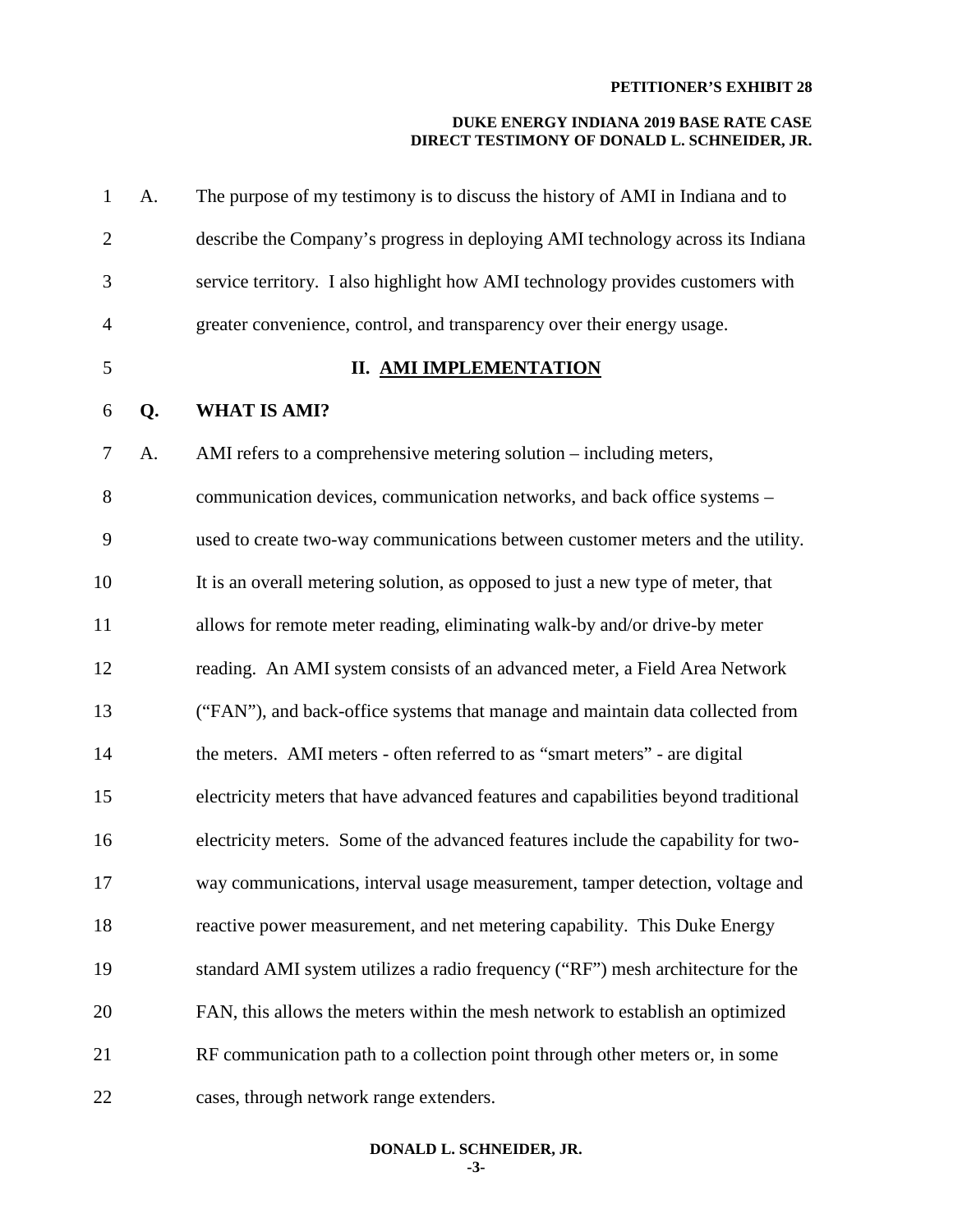| $\mathbf{1}$   | Q. | HAS THE COMPANY PRESENTED INFORMATION TO THE                                    |
|----------------|----|---------------------------------------------------------------------------------|
| $\overline{2}$ |    | <b>COMMISSION ON AMI BEFORE?</b>                                                |
| 3              | A. | Yes. In 2015, Duke Energy Indiana requested that AMI be included as an eligible |
| $\overline{4}$ |    | project under the TDISC Statute (Ind. Code ch. 8-1-39) in Cause No. 44720       |
| 5              |    | (hereinafter the "TDISC Docket"). As part of the Settlement Agreement in that   |
| 6              |    | case dated March 7, 2016 and approved by this Commission on June 29, 2016       |
| 7              |    | (hereinafter the "TDISC Settlement"), AMI was removed from recovery under the   |
| 8              |    | TDISC Statute, and approved for deferral recovery.                              |
| 9              | Q. | PLEASE DESCRIBE THE STATUS OF IMPLEMENTATION OF AMI                             |
| 10             |    | ACROSS THE DUKE ENERGY INDIANA SYSTEM.                                          |
| 11             | A. | Duke Energy Indiana began deployment of AMI in 2016. As of May 31, 2019,        |
| 12             |    | Duke Energy Indiana has installed approximately 692,000 smart meters and the    |
| 13             |    | Company is expected to continue deployment through the end of 2019. See         |
| 14             |    | Petitioner's Exhibit 28-A (DLS) for an update on the deployment schedule. As    |
| 15             |    | described below, the Company has begun to offer new customer services and       |
| 16             |    | programs enabled by smart meters.                                               |
| 17             | Q. | DOES THE COMPANY CURRENTLY OFFER AN ALTERNATIVE                                 |
| 18             |    | SOLUTION FOR CUSTOMERS WHO DO NOT WISH TO HAVE A                                |
| 19             |    | <b>SMART METER?</b>                                                             |
| 20             | A. | Yes. The Commission approved the Advanced Meter Opt-Out Tariff, on June 13,     |
| 21             |    | 2018 in Cause No. 44963 (hereinafter the "Opt-Out Program"), which addresses    |
| 22             |    | the customers who have objected to the installation of a smart meter. The       |
|                |    |                                                                                 |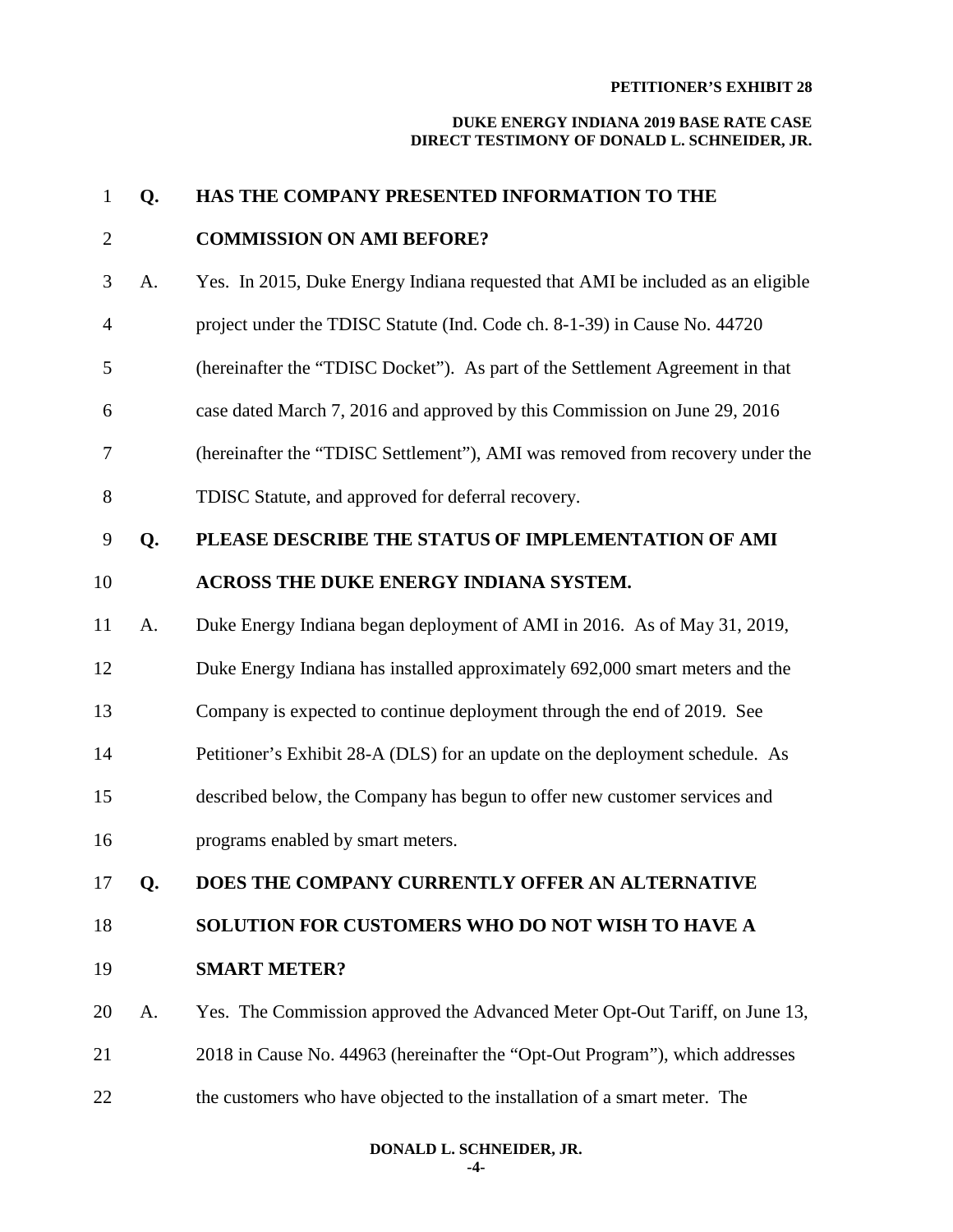| $\mathbf{1}$   |    | Company began enrolling customers in the opt-out program in the fourth quarter        |
|----------------|----|---------------------------------------------------------------------------------------|
| $\overline{2}$ |    | of 2018, after the completion of necessary IT system changes. Duke Energy             |
| 3              |    | Indiana has been reaching out to the customers who objected to a smart meter          |
| $\overline{4}$ |    | installation, and has enrolled 839 customers in the opt-out program through the       |
| 5              |    | end of May 2019.                                                                      |
| 6              | Q. | HAS THE COMPANY OFFERED ANY OTHER METER READING                                       |
| 7              |    | <b>OPTIONS IN THE PAST?</b>                                                           |
| 8              | A. | Yes. Prior to the deployment of AMI, Duke Energy Indiana offered a residential        |
| 9              |    | "EZ-Read" option for customers who had meters that were difficult to access or        |
| 10             |    | read. Due to the implementation of AMI technology, this option is no longer           |
| 11             |    | needed and is now closed to new participants. In accordance with the Stipulation      |
| 12             |    | and Settlement Agreement filed on March 8, 2018 in Cause No. 44963 and                |
| 13             |    | approved by this Commission in an Order dated June 13, 2018, customers on the         |
| 14             |    | "EZ Read" option could "continue on the program unless and until Duke Energy          |
| 15             |    | Indiana receives a final order in its next base rate case that therein ends the self- |
| 16             |    | read program."                                                                        |
| 17             | Q. | IS THE COMPANY SEEKING TO END THE "EZ-READ" OPTION AS                                 |
| 18             |    | PART OF THIS PROCEEDING?                                                              |
| 19             | A. | No. The Company is not seeking to end the self-read program for current               |
| 20             |    | participants; however, the Company is not accepting new participants. The             |
| 21             |    | Company may seek to end the self-read program for current participants in a           |
| 22             |    | future proceeding.                                                                    |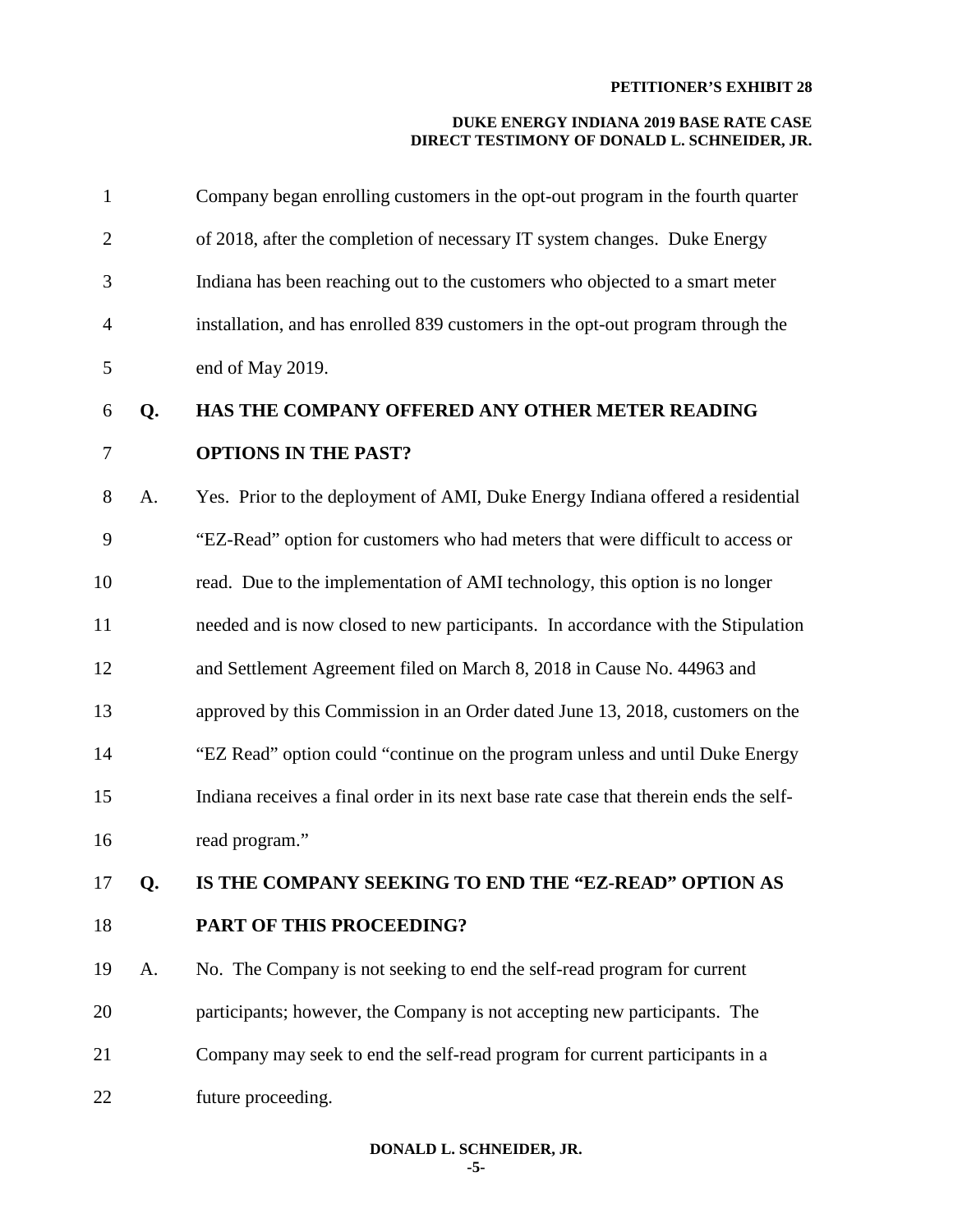#### **DUKE ENERGY INDIANA 2019 BASE RATE CASE DIRECT TESTIMONY OF DONALD L. SCHNEIDER, JR.**

| $\mathbf{1}$   | Q. | IS THE COMPANY SEEKING ANY CHANGES IN THE ADVANCED                               |
|----------------|----|----------------------------------------------------------------------------------|
| $\overline{2}$ |    | <b>METER OPT-OUT TARIFF IN THIS PROCEEDING?</b>                                  |
| 3              | A. | No. The Advanced Meter Opt-Out Tariff is relatively new and the ultimate         |
| $\overline{4}$ |    | charges were the result of a Settlement Agreement in Cause No. 44963. Sheet      |
| 5              |    | No. 59, Advanced Meter Opt-Out was attached to the direct testimony of Duke      |
| 6              |    | Energy Indiana witness Mr. Roger Flick, as part of Petitioner's Exhibit 9-A      |
| 7              |    | (RAF) and 9-B (RAF). It reflects the same \$75 dollar one-time fee and a \$17.50 |
| 8              |    | monthly fee to cover meter reading and other costs associated with the opt-out   |
| 9              |    | choice.                                                                          |
| 10<br>11       |    | III. AMI DIRECTLY PROVIDED AND ENABLED<br><b>CUSTOMER BENEFITS</b>               |
| 12             | Q. | DOES THE IMPLEMENTATION OF AMI DELIVER BENEFITS TO THE                           |
| 13             |    | <b>COMPANY'S CUSTOMERS?</b>                                                      |
| 14             | A. | Yes. The AMI technology is customer-focused; it directly provides and also       |
| 15             |    | enables greater convenience, control and transparency over a customer's energy   |
| 16             |    | consumption.                                                                     |
| 17             | Q. | HOW DOES AMI DELIVER THE BENEFIT OF CONVENIENCE TO                               |
| 18             |    | <b>CUSTOMERS?</b>                                                                |
| 19             | A. | With remote disconnect/reconnect capability, AMI technology directly provides    |
| 20             |    | customers the convenience of not needing to schedule a technician to visit their |
| 21             |    | premise when they request their electric service be disconnected or reconnected. |
| 22             |    | Likewise, customers who become eligible for disconnection for non-payment will   |
| 23             |    | have power restored more quickly through the remote reconnect capability than    |
|                |    |                                                                                  |

**DONALD L. SCHNEIDER, JR.**

**-6-**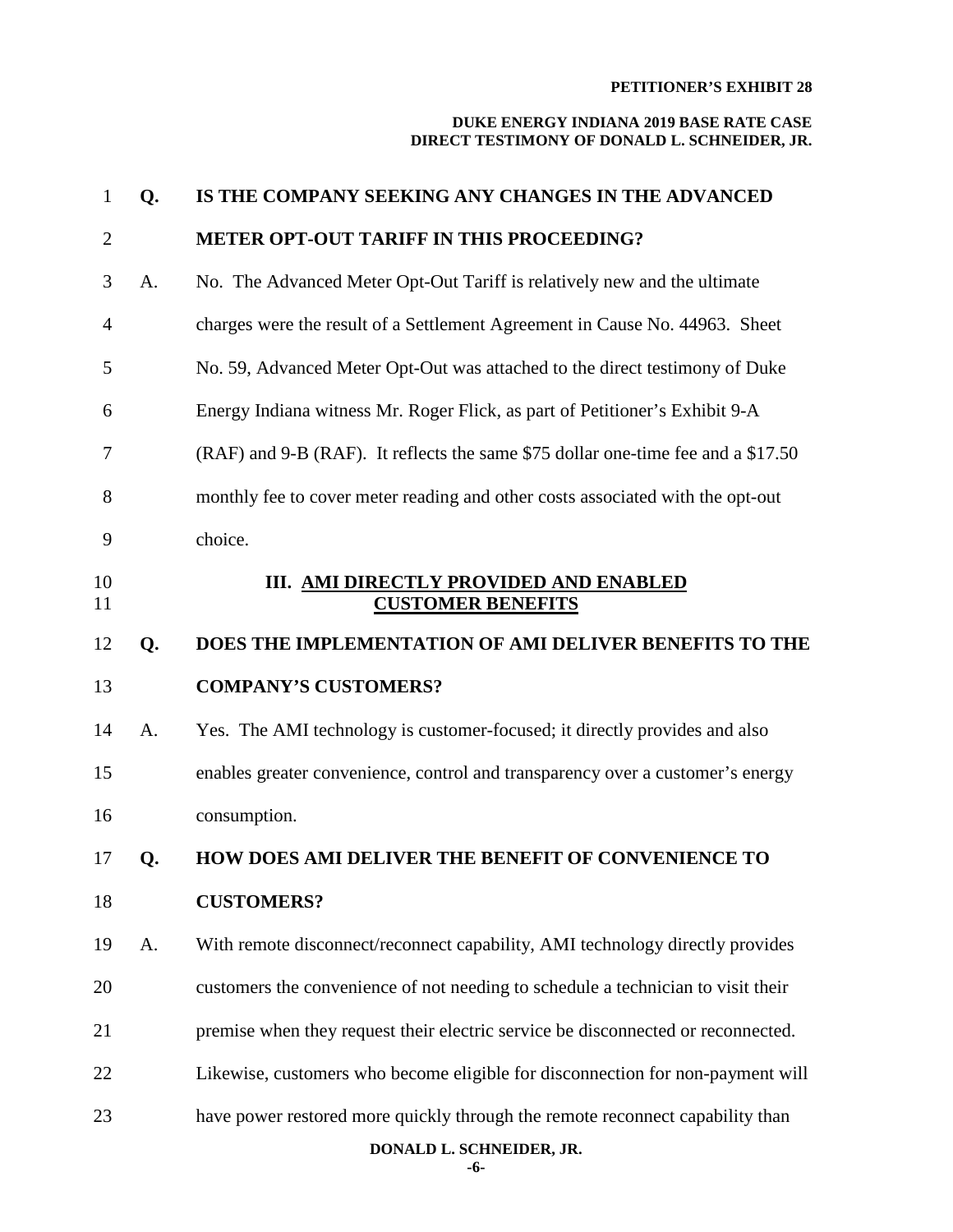#### **DUKE ENERGY INDIANA 2019 BASE RATE CASE DIRECT TESTIMONY OF DONALD L. SCHNEIDER, JR.**

| $\mathbf{1}$   |    | they would if Duke Energy Indiana had to send a technician on site. Additionally,      |
|----------------|----|----------------------------------------------------------------------------------------|
| $\overline{2}$ |    | customers benefit from the greater convenience provided by the capability for          |
| 3              |    | Duke Energy Indiana to perform regular meter reads and off-cycle meter reads           |
| 4              |    | remotely, avoiding customer appointments in some cases.                                |
| 5              |    | The AMI technology also enables customer convenience through Pick                      |
| 6              |    | Your Due Date. This optional program allows eligible customers to select their         |
| 7              |    | desired billing due date as any date from the $1st$ to the $31st$ of the month, better |
| $8\,$          |    | aligning customers' needs and giving them the convenience to choose the day of         |
| 9              |    | the month they want to pay their bill. There are about 3,600 customers enrolled in     |
| 10             |    | the Pick Your Due Date program.                                                        |
| 11             | Q. | ARE THERE BENEFITS DELIVERED BY AMI THAT GIVE                                          |
|                |    |                                                                                        |
| 12             |    | <b>CUSTOMERS MORE CONTROL OVER THEIR ENERGY USAGE?</b>                                 |
| 13             | A. | Yes. Usage Alerts is another program enabled by the AMI technology. The                |
| 14             |    | Usage Alerts program provides eligible customers with an alert at the midpoint of      |
| 15             |    | their billing cycle showing their accumulated charges and a forecast of their          |
| 16             |    | month-end bill. Through Usage Alerts, customers can customize their experience         |
| 17             |    | by choosing to receive threshold alerts that notify them when their charges are        |
| 18             |    | approaching/exceeding their monthly budget. Customers have the option to               |
| 19             |    | further set and change their alert preferences in the usage alert management tool      |
| 20             |    | and set a budgeted dollar amount and change their alert channel to text message.       |
| 21             |    | There are currently about 319,000 Duke Energy Indiana customers enrolled in            |

**DONALD L. SCHNEIDER, JR.**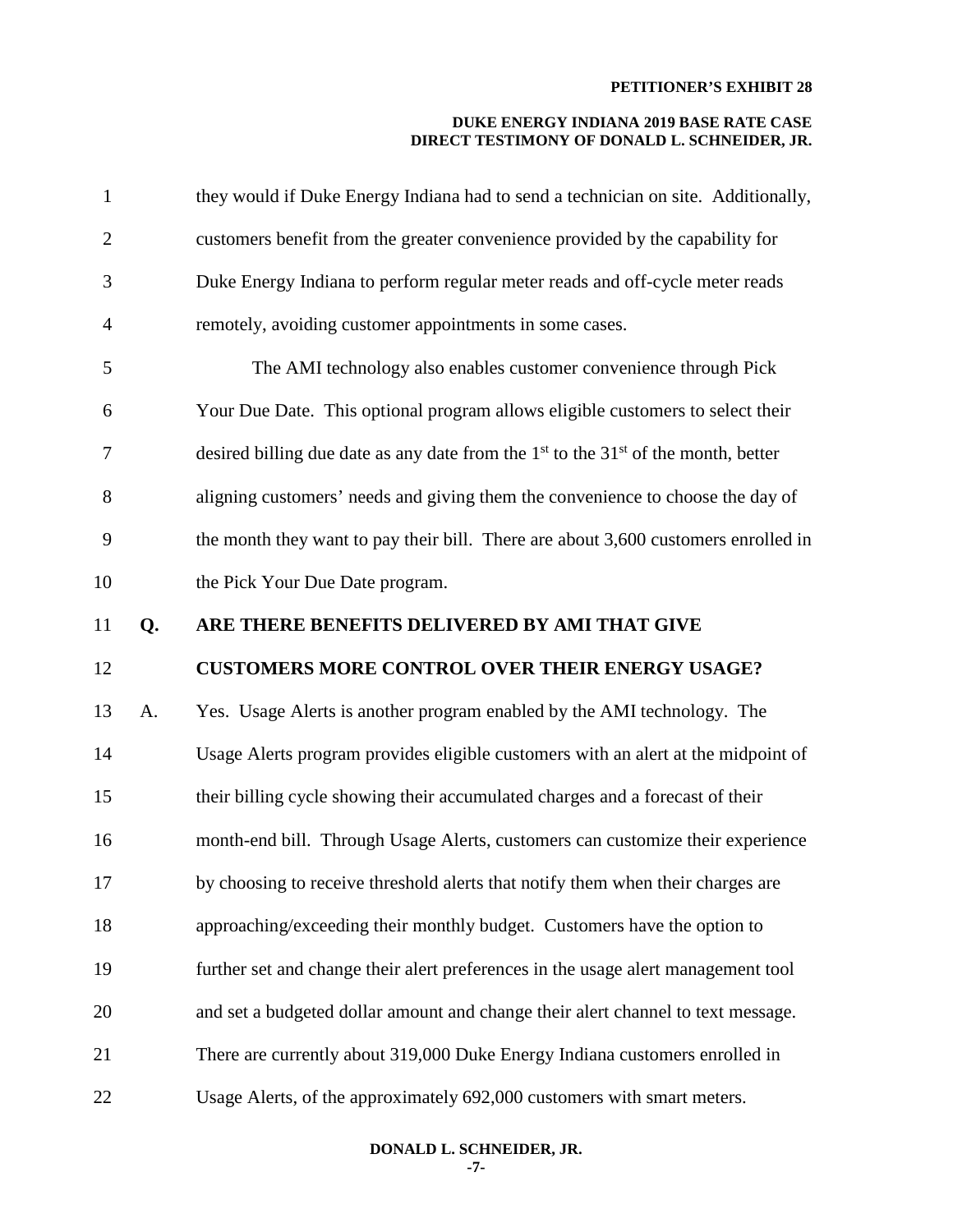| $\mathbf{1}$   | Q. | <b>HOW DOES AMI DELIVER THE BENEFIT OF INCREASED</b>                             |
|----------------|----|----------------------------------------------------------------------------------|
| $\overline{2}$ |    | TRANSPARENCY AND COMMUNICATION WITH CUSTOMERS?                                   |
| 3              | A. | The AMI technology directly provides customers having a smart meter access to    |
| $\overline{4}$ |    | view and download detailed information about their hourly and daily usage        |
| 5              |    | patterns through the Duke Energy customer portal, allowing them to closely       |
| 6              |    | monitor their usage so they can make more informed choices regarding how they    |
| 7              |    | use energy, and potentially change their energy usage behaviors to help reduce   |
| 8              |    | energy costs.                                                                    |
| 9              |    | Additionally, AMI is being integrated into the Company's efforts to              |
| 10             |    | increase communications with customers about outages and restoration timelines   |
| 11             |    | after a storm.                                                                   |
| 12             | Q. | YOU MENTIONED THE COMPANY IS UTILIZING AMI DURING                                |
| 13             |    | STORM OUTAGES AND RESTORATION. HOW SO?                                           |
| 14             | A. | Duke Energy Indiana has the capability to interrogate individual smart meters to |
| 15             |    | determine if customers have power. During the damage assessment phase of a       |
| 16             |    | storm, mass meter interrogation capability allows the Company to have a better   |
| 17             |    | view of where outages are located on the system. This functionality helps reduce |
| 18             |    | the assessment time, thus reducing outage durations for customers.               |
| 19             |    | During the power restoration phase of a storm, the capability of mass            |
| 20             |    | meter interrogation enables the Company to determine whether power has been      |
| 21             |    | restored to each meter before leaving an area.                                   |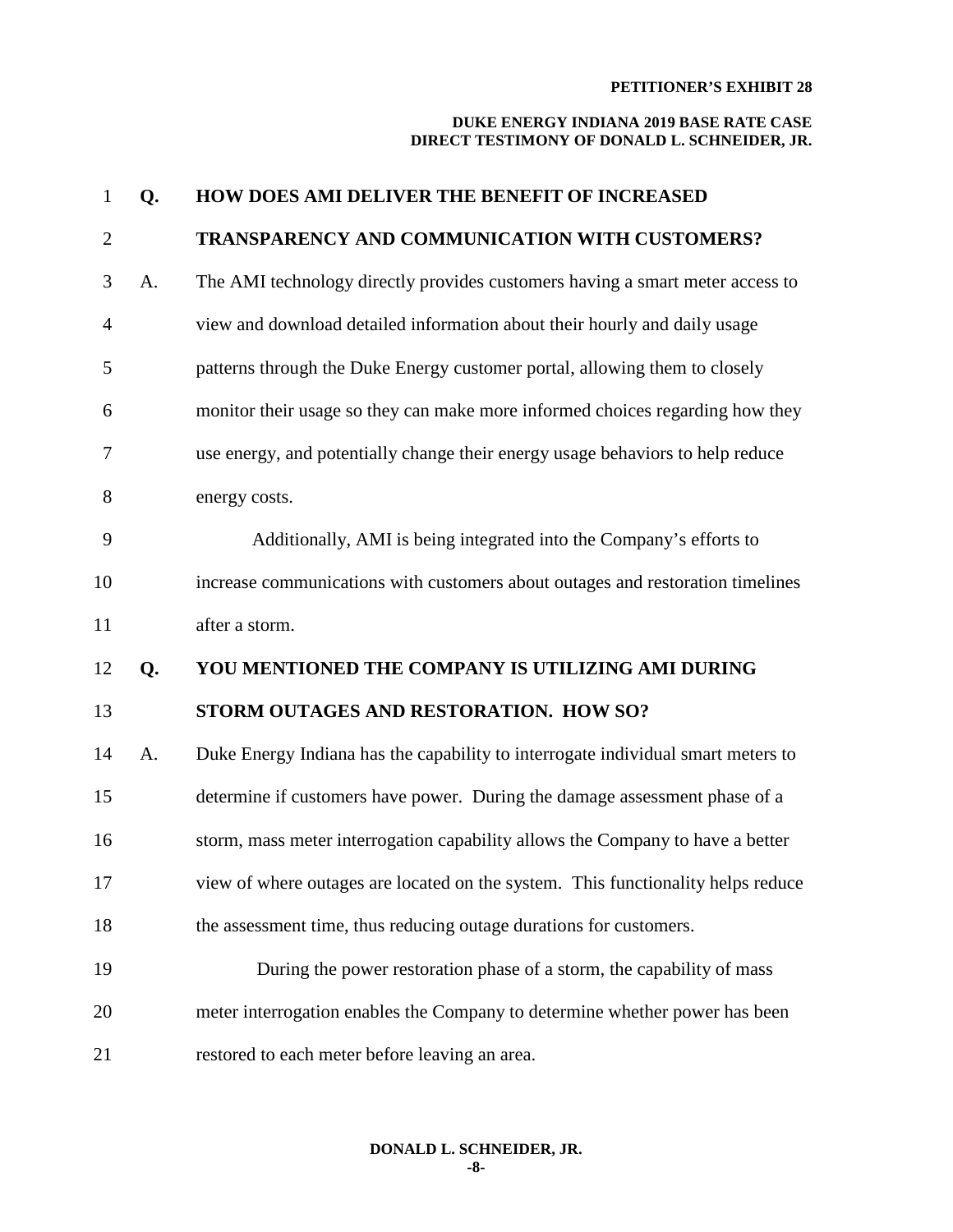#### **DUKE ENERGY INDIANA 2019 BASE RATE CASE DIRECT TESTIMONY OF DONALD L. SCHNEIDER, JR.**

| $\mathbf{1}$   |    | Lastly, during the cleanup phase of a storm, the capability of interrogating      |
|----------------|----|-----------------------------------------------------------------------------------|
| $\overline{2}$ |    | individual meters can tell the Company when a customer's power has already        |
| 3              |    | been restored, saving a truck roll to confirm power has been restored. Since      |
| $\overline{4}$ |    | enabling this functionality in May of 2018, the Company has successfully          |
| 5              |    | interrogated more than 8,000 meters and avoided the need to send a truck to       |
| 6              |    | determine whether power had been restored to those locations.                     |
| 7              | Q. | DID THE COMPANY CONSIDER ANY ENERGY EFFICIENCY /                                  |
| 8              |    | DEMAND RESPONSE PROGRAMS LEVERAGING SMART                                         |
| 9              |    | THERMOSTATS AND CUSTOMER ENGAGEMENT PLATFORMS IN                                  |
| 10             |    | <b>ACCORDANCE WITH THE TDISC SETTLEMENT?</b>                                      |
| 11             | A. | Yes. In accordance with the TDISC Settlement, the Company presented               |
| 12             |    | information regarding these potential programs at its quarterly Energy Efficiency |
| 13             |    | Oversight Board ("OSB") meeting in the first quarter of 2018 and invited the      |
| 14             |    | Environmental Defense Fund ("EDF") to attend the meeting as well as future        |
| 15             |    | OSB meetings. While no specific new programs have been offered to customers       |
| 16             |    | to date, the Company is actively working with a vendor to bring a new             |
| 17             |    | enhancement to its Power Manager demand response program to Indiana               |
| 18             |    | customers.                                                                        |
| 19             |    | The "Bring Your Own Thermostat" enhancement, which should be ready                |
| 20             |    | to market to customers in 2020, will allow customers to leverage a smart          |
| 21             |    | thermostat to participate in demand response events. The Company believes that    |

# **DONALD L. SCHNEIDER, JR.**

**-9-**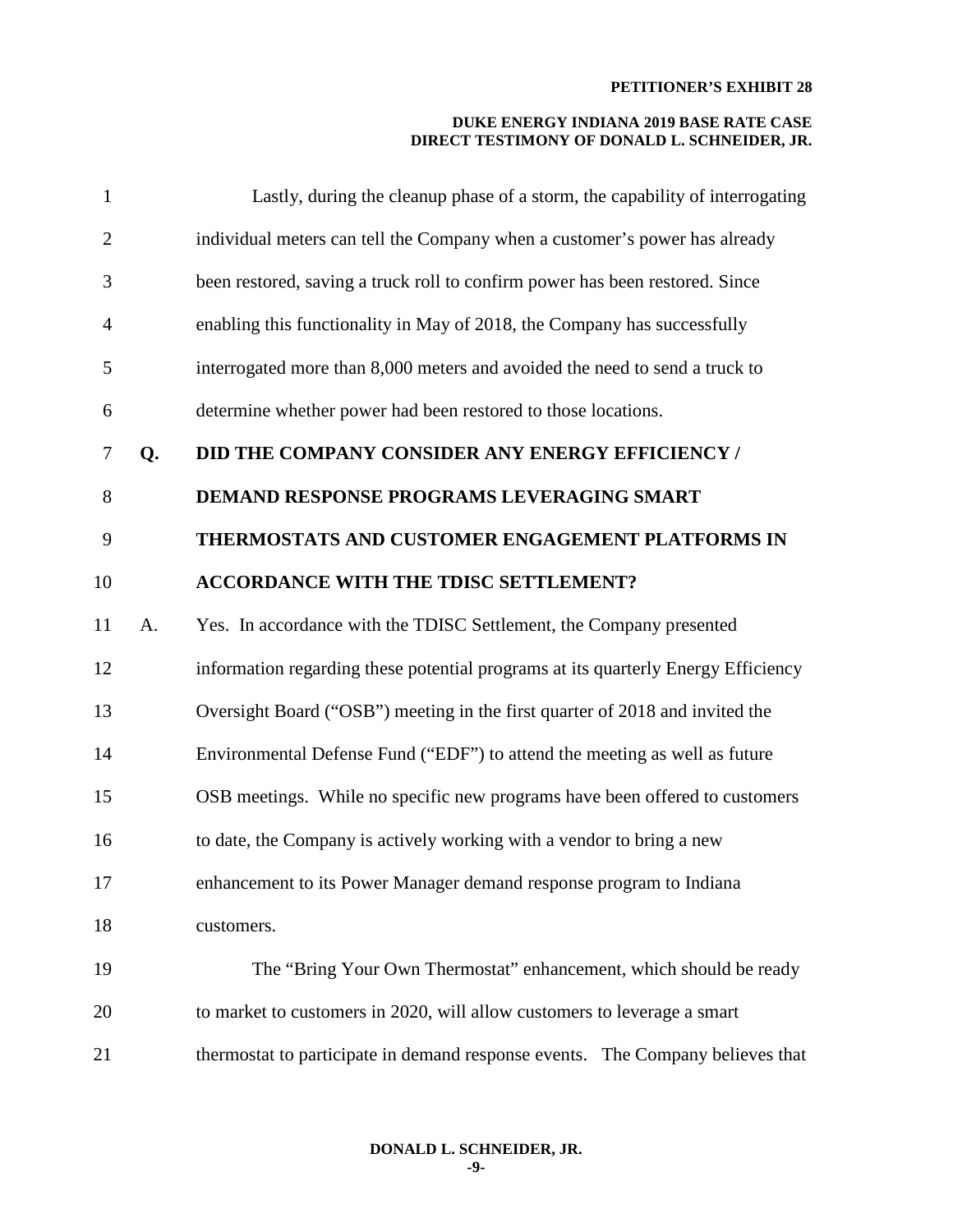| $\mathbf{1}$   |    | the availability of this program enhancement will enhance the economics around    |
|----------------|----|-----------------------------------------------------------------------------------|
| $\overline{2}$ |    | customer utilization of smart thermostats and lead to greater customer adoption.  |
| 3              |    | The Company also presented to the OSB an enhancement to its residential           |
| $\overline{4}$ |    | "My Home Energy Report" Program that would allow customers to have real-          |
| 5              |    | time access to interval usage data via a smart meter usage app. Unfortunately,    |
| 6              |    | due to the costs associated with the technology required to provide the real time |
| 7              |    | access, the enhancement is not projected to be cost effective at this time. The   |
| 8              |    | Company continues to investigate this enhancement and potential lower cost        |
| 9              |    | methods to provide access to the information and will make its OSB aware of any   |
| 10             |    | progress toward bringing the enhancement to customers.                            |
| 11             |    | IV. AMI DEPLOYMENT COSTS                                                          |
| 12             | Q. | ARE COSTS FOR THE AMI IMPLEMENTATION INCLUDED IN THIS                             |
| 13             |    | <b>RATE CASE?</b>                                                                 |
| 14             | A. | Yes. The Company is seeking recovery of deferred amounts for the AMI rollout,     |
| 15             |    | including carrying costs, as calculated in accordance with the TDSIC Settlement   |
| 16             |    | Agreement, over a 10 year period as discussed in testimony of Duke Energy         |
| 17             |    | Indiana witness Ms. Diana Douglas.                                                |
| 18             | Q. | HOW DO THE AMI TECHNOLOGY DEPLOYMENT COSTS RELATE                                 |
| 19             |    | TO THE COMPANY'S COST BENEFIT ANALYSIS?                                           |
| 20             | A. | AMI technology deployment costs are currently projected to be \$146 million,      |
| 21             |    | which is less than the Company's estimated cost of \$190.58 million presented in  |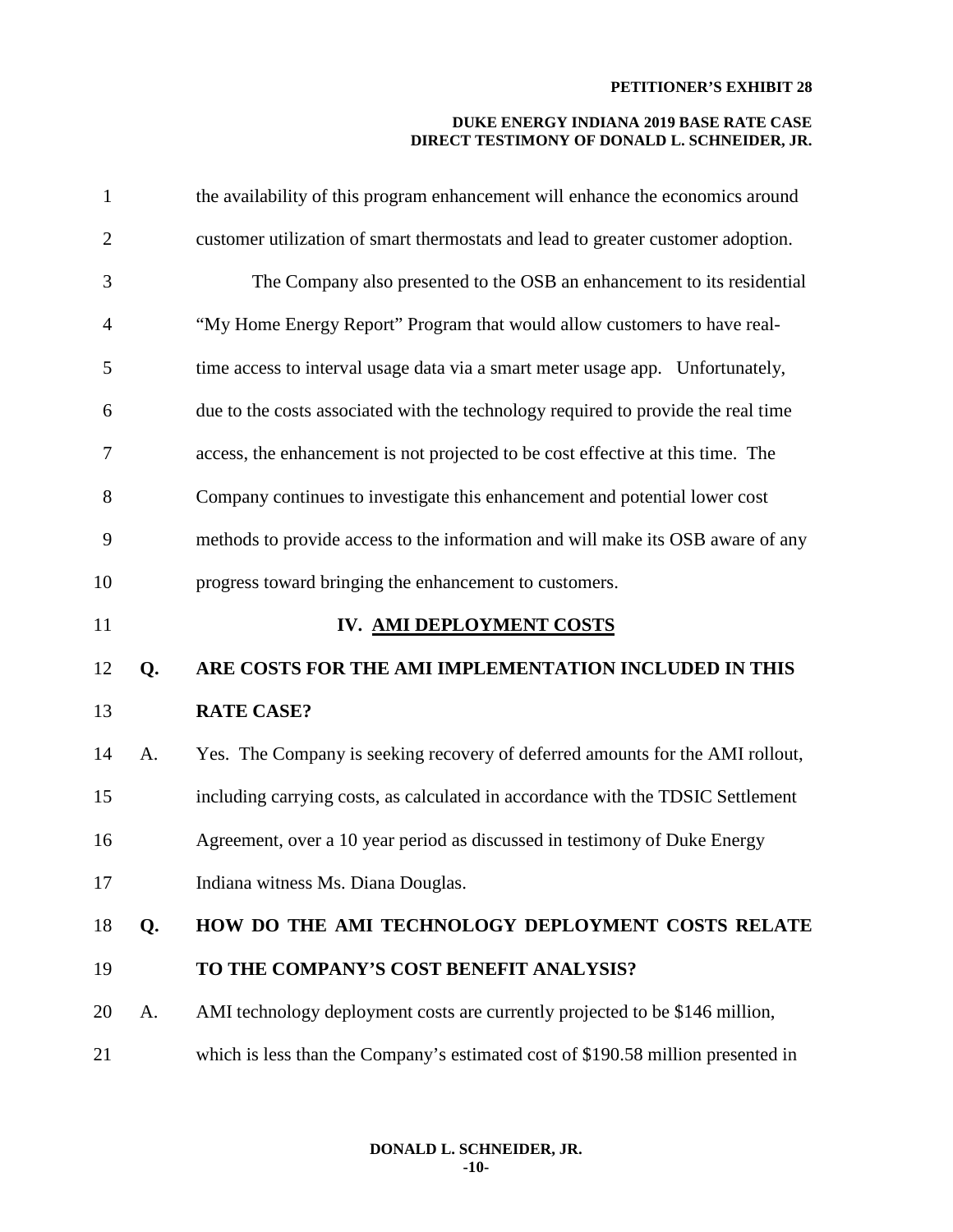| $\mathbf{1}$   |    | the TDISC proceeding. The projected AMI technology deployment costs are             |
|----------------|----|-------------------------------------------------------------------------------------|
| $\mathbf{2}$   |    | further described in Confidential Petitioner's Exhibit 28-B (DLS).                  |
| 3              | Q. | WHAT IS DRIVING THE REDUCTION IN DEPLOYMENT COSTS?                                  |
| $\overline{4}$ | A. | The majority of the project cost reduction is related to the actual meter and       |
| 5              |    | communications equipment hardware. As Duke Energy began AMI meter                   |
| 6              |    | deployments in other jurisdictions, this triggered meter volume reductions with     |
| $\tau$         |    | our supplier Itron. By 2018, the lowest tier price point had been triggered.        |
| 8              |    | Additionally, the project was able to arrange direct shipments for the majority of  |
| 9              |    | the meters directly to the installation vendor warehouses, eliminating the extra    |
| 10             |    | Duke Energy warehouse stores loading charges. The initial Deployment Cost           |
| 11             |    | estimate assumed no tier price material reduction, and full stores loading charges. |
| 12             |    | The strength of the Communication Network deployed also eliminated the need         |
| 13             |    | for the mesh "Range Extenders" that were initially planned, further reducing the    |
| 14             |    | material costs and field installation labor costs.                                  |
| 15             |    | The active AMI deployment in other jurisdictions allowed many back                  |
| 16             |    | office and support resources to be shared across projects, reducing labor costs.    |
| 17             |    | Efficiencies were gained as the systems were upgraded eliminating other             |
| 18             |    | forecasted labor needs, such as increased billing support and additional field      |
| 19             |    | mitigation resources.                                                               |
| 20             | Q. | HAS THE COMPANY AVOIDED ANY COSTS RELATED TO THE                                    |
| 21             |    | <b>DEPLOYMENT OF AMI?</b>                                                           |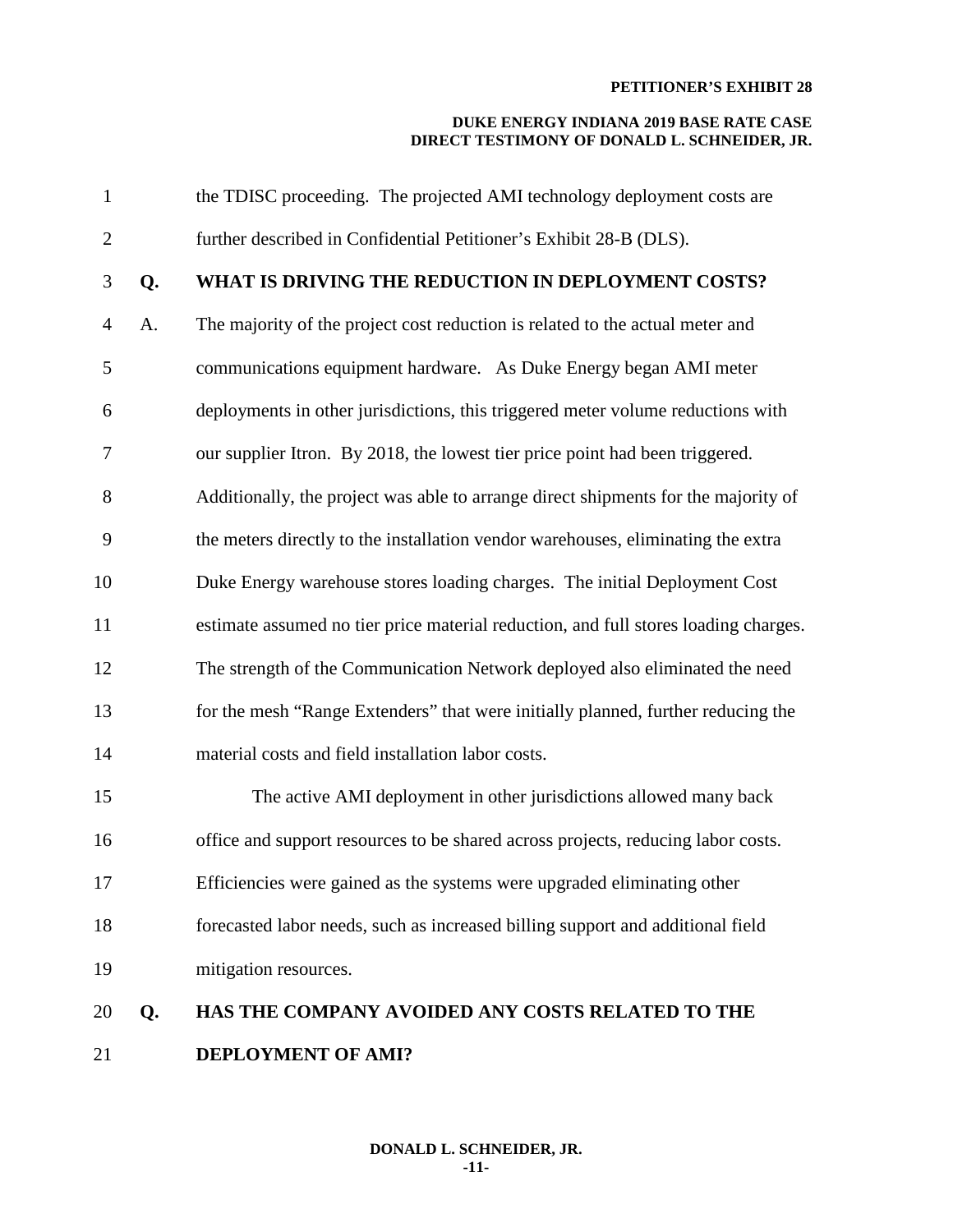| 1              | A. | Yes. For example, the Company has avoided costs it otherwise would have          |
|----------------|----|----------------------------------------------------------------------------------|
| $\overline{2}$ |    | incurred related to rolling a truck for monthly meter reading, off-cycle meter   |
| 3              |    | reading, and reconnections. In accordance with the Settlement Agreement dated    |
| 4              |    | March 7, 2016 and approved by this Commission on June 29, 2016 in Cause No.      |
| 5              |    | 44720 the Company has retained all savings and costs avoided associated with the |
| 6              |    | AMI project in between rate cases. However, these cost savings are baked into    |
| 7              |    | our test period forecast and all savings will be passed directly onto customers, |
| 8              |    | upon the effective date of rates approved by the Commission in this proceeding.  |
| 9              |    | V. CONCLUSION                                                                    |
| 10             | Q. | WERE PETITIONER'S EXHIBIT 28-A (DLS) AND CONFIDENTIAL                            |
| 11             |    | PETITIONER'S EXHIBIT 28-B (DLS) PREPARED BY YOU OR UNDER                         |
| 12             |    | <b>YOUR DIRECTION?</b>                                                           |
| 13             | A. | Yes, they were.                                                                  |
| 14             | Q. | <b>DOES THIS CONCLUDE YOUR PREFILED DIRECT TESTIMONY?</b>                        |
| 15             | A. | Yes, it does.                                                                    |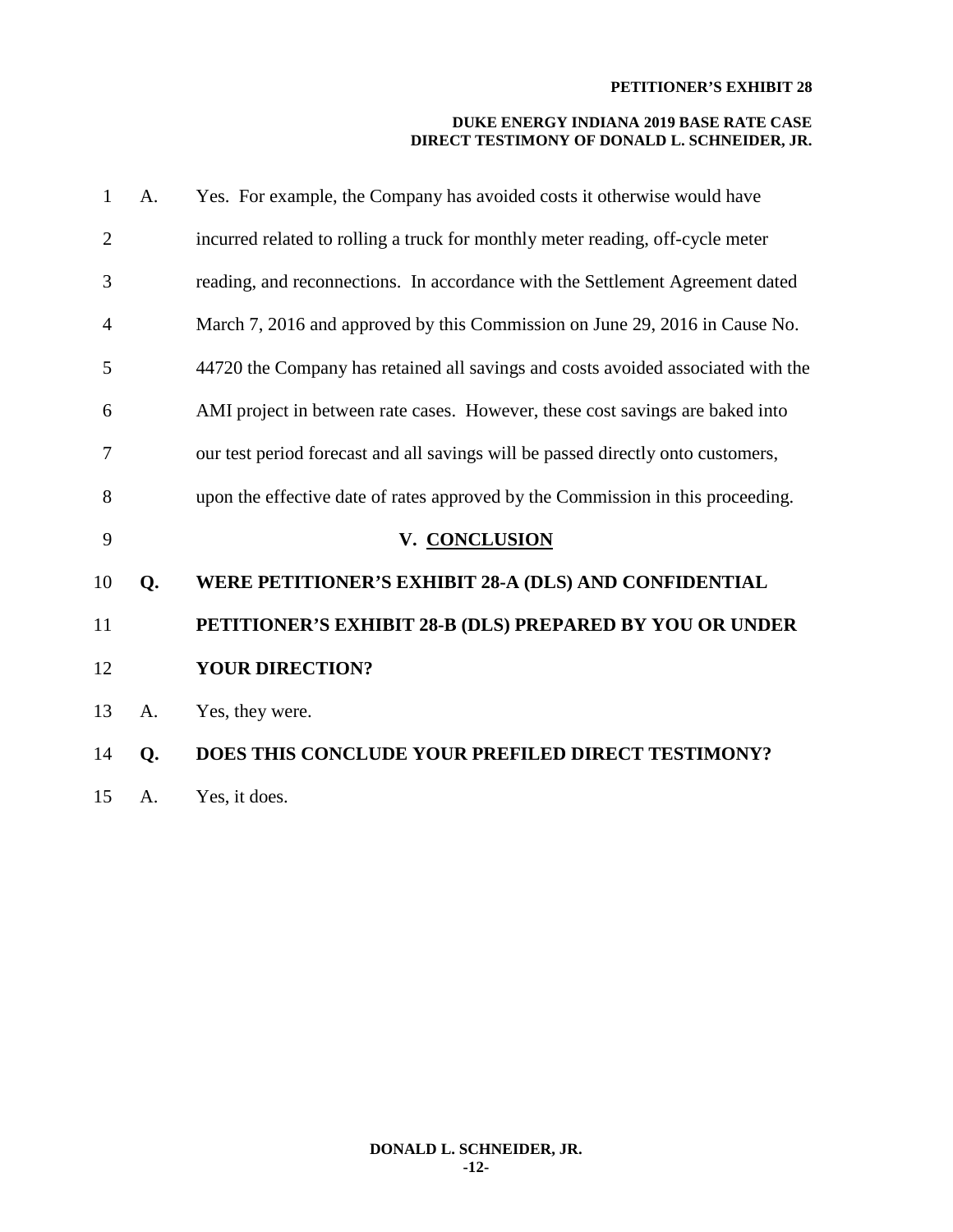Schneider Exhibit 1



# **AMI Deployment Map and Projected Schedule**

As of May 31, 2019, the AMI Deployment in Indiana is approximately 81% complete with 692,021 electric meters installed. The deployment is expected to continue through the end of 2019. The chart below shows the status of the deployment by region as well as the projected deployment schedule.

| Quarter     | Grid<br><b>Routers</b> | Electric<br><b>Meters</b> | <b>Electric Meters</b><br>(Cumulative) | <b>Meter Installations</b> |         |       |           |           |       | <b>REGIONS</b><br><b>North Briganni</b>                           |  |
|-------------|------------------------|---------------------------|----------------------------------------|----------------------------|---------|-------|-----------|-----------|-------|-------------------------------------------------------------------|--|
|             |                        |                           |                                        | West                       | Central | South | Northwest | Southeast | North | <b>Wall Bugins</b><br><b>Index Hooper</b><br><b>Samuat Region</b> |  |
| 3Q16        | 43                     | 6,297                     | 6,297                                  |                            |         |       |           |           |       |                                                                   |  |
| 4Q16        | 30                     | 30,803                    | 37,100                                 |                            |         |       |           |           |       |                                                                   |  |
| 1Q17        | 33                     | 35,942                    | 73,042                                 |                            |         |       |           |           |       |                                                                   |  |
| 2Q17        | 140                    | 64,250                    | 137,292                                |                            |         |       |           |           |       |                                                                   |  |
| <b>3Q17</b> | 98                     | 69,618                    | 206,910                                |                            |         |       |           |           |       |                                                                   |  |
| 4Q17        | 120                    | 70,902                    | 277,812                                |                            |         |       |           |           |       |                                                                   |  |
| 1Q18        | 94                     | 70,847                    | 348,659                                |                            |         |       |           |           |       |                                                                   |  |
| 2018        | 95                     | 76,055                    | 424,714                                |                            |         |       |           |           |       |                                                                   |  |
| 3Q18        | 100                    | 76,542                    | 501,256                                |                            |         |       |           |           |       |                                                                   |  |
| 4Q18        | 99                     | 69,200                    | 570,456                                |                            |         |       |           |           |       |                                                                   |  |
| 1Q19        | 94                     | 70,000                    | 640,456                                |                            |         |       |           |           |       |                                                                   |  |
| May-19      | 119                    | 51,565                    | 692,021                                |                            |         |       |           |           |       |                                                                   |  |
| 2019        | 102                    | 71,000                    | 711,456                                |                            |         |       |           |           |       |                                                                   |  |
| 3Q19        | 102                    | 70,000                    | 781,456                                |                            |         |       |           |           |       |                                                                   |  |
| 4Q19        | 70                     | 68,800                    | 850,256                                |                            |         |       |           |           |       |                                                                   |  |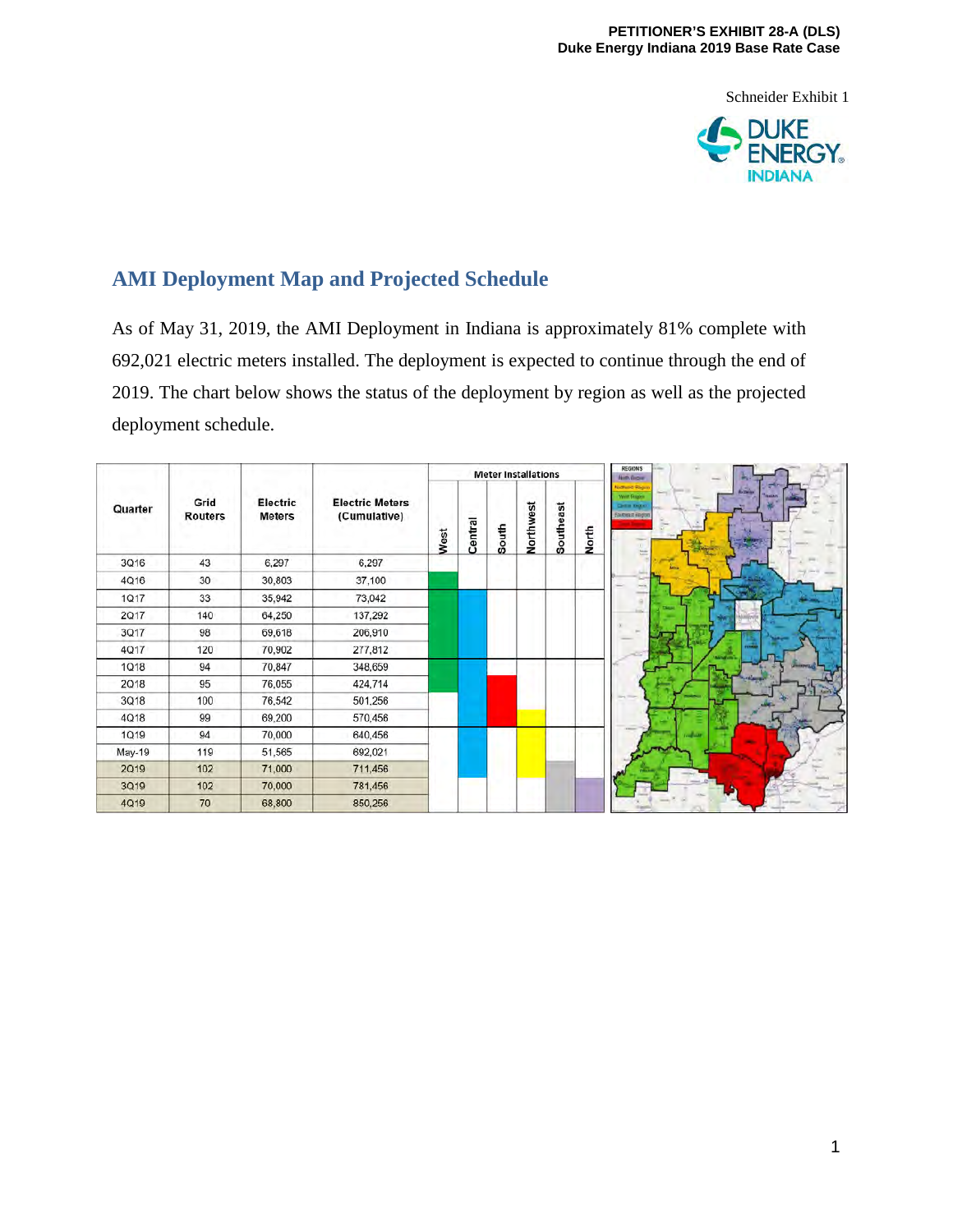# **PETITIONER'S EXHIBIT 28-B (DLS) IS CONFIDENTIAL**